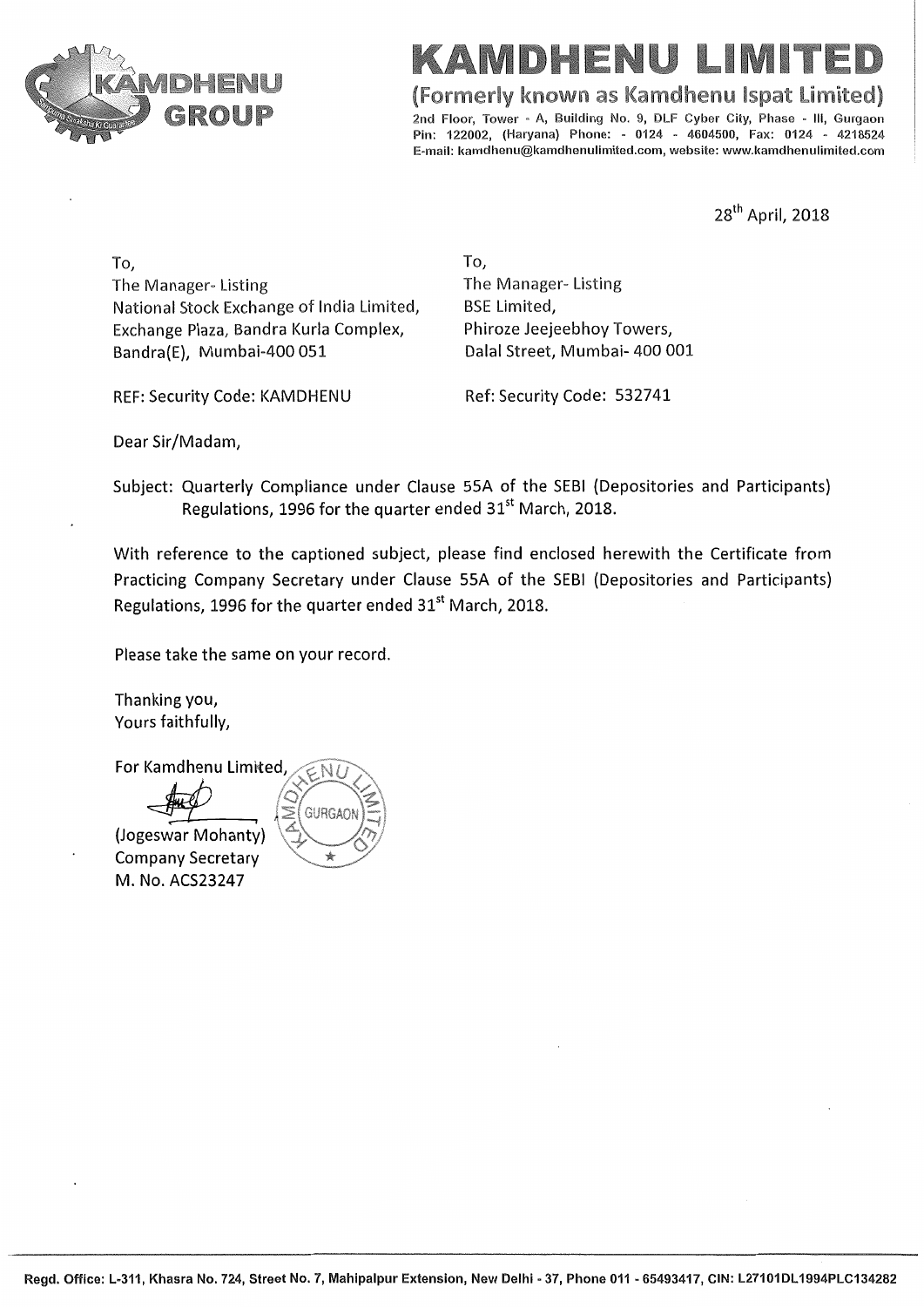

**COMPANY SECRETARIES** 

## **The Board of Directors**

Kamdhenu Limited (Formerly Known as Kamdhenu Ispat Limited) L-311, Khasra no.724, Street No. 7, Mahipalpur Extension, New Delhi-110037

## **RECONCILIATION OF SHARE CAPITAL AUDIT REPORT**

[pursuant to Circular No. D&CC/FITTC/CIR-16/2002 dated December 31, 2002] & Regulation 55A of SEBI (Depositories & Participants) Regulations, 1996.

We have examined the registers, records and documents of Kamdhenu Limited (Formerly Known as Kamdhenu Ispat Limited) for the quarter ended on 31st March, 2018 as maintained by M/s Karvy Computershare Private Limited, the Registrar/Share Transfer Agents of the Company. In our opinion and to the best of our knowledge and according to the information and explanation given to us and as shown by the records examined by us, we hereby submit our reconciliation of share capital audit report for the aforesaid quarter as under:

| 1              | For Quarter Ended:                                                          | 31.03.2018                 |                                                                                            |  |  |  |  |
|----------------|-----------------------------------------------------------------------------|----------------------------|--------------------------------------------------------------------------------------------|--|--|--|--|
| $\overline{2}$ | ISIN:                                                                       |                            | INE 390H01012                                                                              |  |  |  |  |
| 3              | Face Value:                                                                 | Rs. 10/-each               |                                                                                            |  |  |  |  |
| 4              | Name of the Company:                                                        | Kamdhenu Ispat Limited)    | Kamdhenu Limited (Formerly Known as                                                        |  |  |  |  |
| 5              | <b>Registered Office Address:</b>                                           | Street No.7,               | L-311, Khasra no.724,<br>Mahipalpur Extension,<br>New Delhi - 110037                       |  |  |  |  |
| 6              | Correspondence Address:                                                     |                            | 2nd Floor, Tower A, Building No. 9<br>DLF Cyber City, Phase III<br>Gurgaon-122002, Haryana |  |  |  |  |
| 7              | Telephone & Fax Nos.:                                                       |                            | (T) 0124-4604534<br>(F) 0124-4218524                                                       |  |  |  |  |
| 8              | Email address:                                                              |                            | kamdhenu@kamdhenulimited.com                                                               |  |  |  |  |
| 9              | Names of Stock Exchanges where the<br>Company's Securities are listed       |                            | (i) National Stock Exchange of India Limited<br>(II) BSE Limited                           |  |  |  |  |
|                |                                                                             | <b>Number of</b><br>shares | % of Total Issued<br>Capital                                                               |  |  |  |  |
| 10             | <b>Issued Capital:</b>                                                      | 23400000                   | 100.00                                                                                     |  |  |  |  |
|                | 11   Listed Capital:                                                        | 23400000                   | 100.00                                                                                     |  |  |  |  |
|                | 12 Held in dematerialised form in CDSL:                                     | 3073465                    | 13.13                                                                                      |  |  |  |  |
| 13             | Held in dematerialised form in NSDL:                                        | 20319394                   | 86.84                                                                                      |  |  |  |  |
|                | 14   Physical:                                                              | 7141                       | 0.03                                                                                       |  |  |  |  |
|                | 15 Total No. of Shares (12+13+14)                                           | 23400000                   | 100.00                                                                                     |  |  |  |  |
| 16             | Reasons for difference if any, between<br>$(10811)$ , $(10815)$ , $(11815)$ |                            | <b>NOT APPLICABLE</b>                                                                      |  |  |  |  |



11-F, Pocket-IV, Mayur Vihar Phase-I, Delhi-110 091. Phone: 2271 0514, 2271 3708, E-mail: info@cacsindia.com, visit us at: www.cacsindia.com